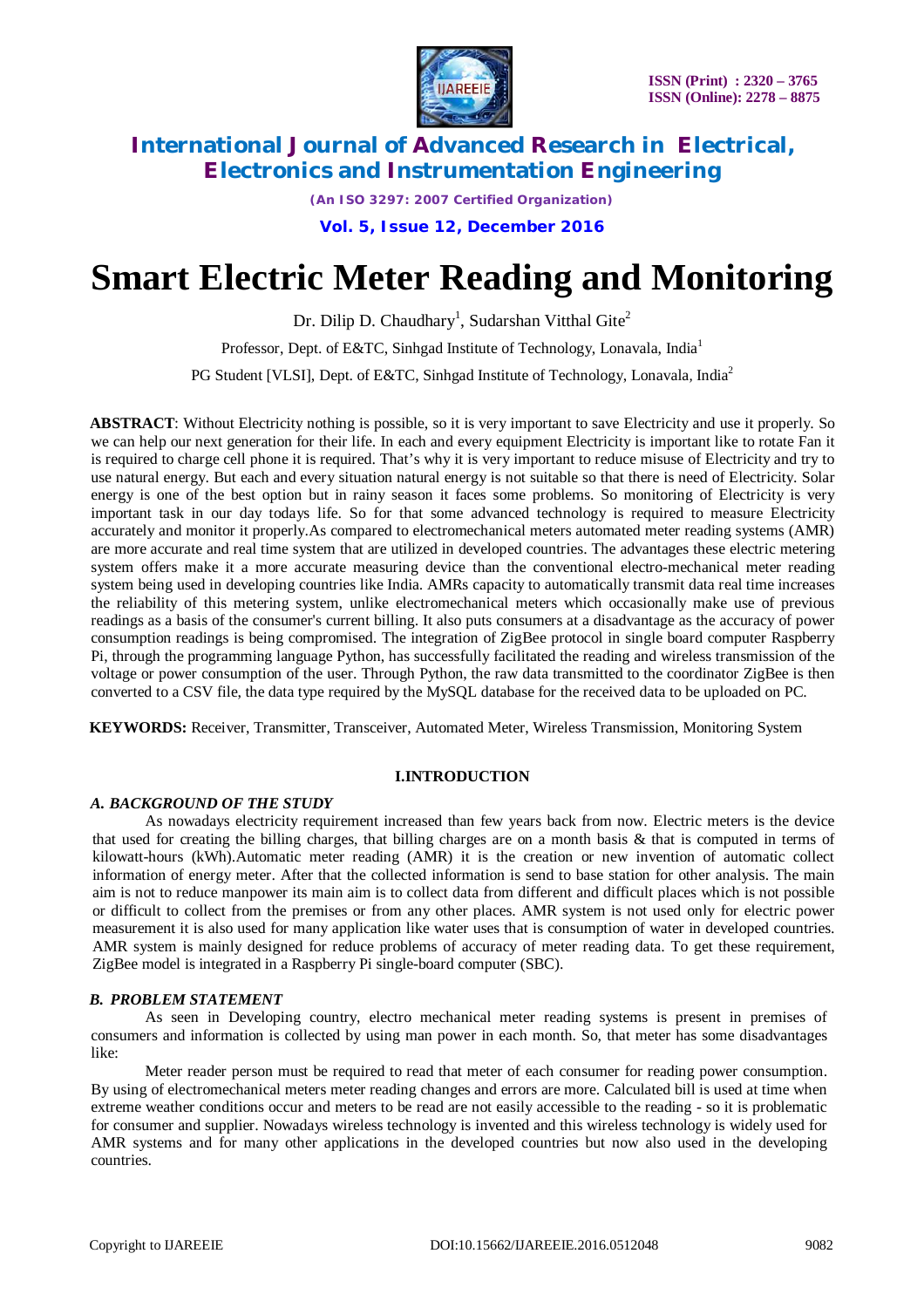

*(An ISO 3297: 2007 Certified Organization)*

### **Vol. 5, Issue 12, December 2016**

#### *C. SIGNIFICANCE OF THE STUDY*

A smart meter is an electronic device that records consumption of electric energy in intervals of an hour or less and communicates that information at least daily back to the utility for monitoring and billing.Smart meters enable twoway communication between the meter and the central system. Unlike home energy monitors, smart meters can gather data for remote reporting. Such an advanced metering infrastructure (AMI) differs from traditional automatic meter reading (AMR) in that it enables two-way communications with the meter. The term Smart Meter often refers to an electricity meter, but it also may mean a device measuring natural gas or water consumption.

Similar meters, usually referred to as interval or time-of-use meters, have existed for years, but "Smart Meters" usually involve real-time or near real-time sensors, power outage notification, and power quality monitoring. These additional features are more than simple automated meter reading (AMR). They are similar in many respects to Advanced Metering Infrastructure (AMI) meters. Interval and time-of-use meters historically have been installed to measure commercial and industrial customers, but may not have automatic reading.

Research by which the UK consumer group, showed that as many as one in three confuse smart meters with energy monitors, also known as in-home display monitors. The roll-out of smart meters is one strategy for energy savings. While energy suppliers in the UK could save around £300 million a year from their introduction, consumer benefits will depend on people actively changing their energy use. For example, time of use tariffs offering lower rates at off-peak times, and selling electricity back to the grid with net metering, may also benefit consumers.

### **II.METHODOLOGY**

#### *A. Overview*

To remove human fault in the conformist metering system, this AMR scheme contributing ZigBee as a wireless protocol is premeditated and established in this. Two common parts will be the significance of this reading. The block diagram of the premeditated design is shown in Fig. I. It includes of 2 imp parts, the transceiver which can performing as Transmitter (premises unit) and a router (for extensive distance dedications) and the receiver (server database at the billing office of the supplier electric company).The key goal of the scheme is transmitreal timemeter readings of meter by using wireless communication to the base station of the electricity company.



Fig.l. General BlockDiagram

At the positions unit where metering data are met and handled, records are formerly diffused by ZigBee, after which, the expected data is sent to the PC. The said premise unit is also a unit casing the geographical zone which receives information from the source and passes that files to receiver since each sites division capacity have partial range of wireless coverage to transmit info straight to the checker. The member of staff serving at table of server in the billing office will be extremely- safe databank structure which allows official team members of the electrical energy provider firm to reading and printing that electrical energy bills.

#### *B. LEVELS OF THE STUDY*

The stages of this reading, shown in Fig. 2, it will starts since the strategy and construction of the two main parts: the transmitter and the controller or the reception end. The databank server and observing scheme is the subsequent stage. Finally, it will over and done with the estimate of the recommended reading.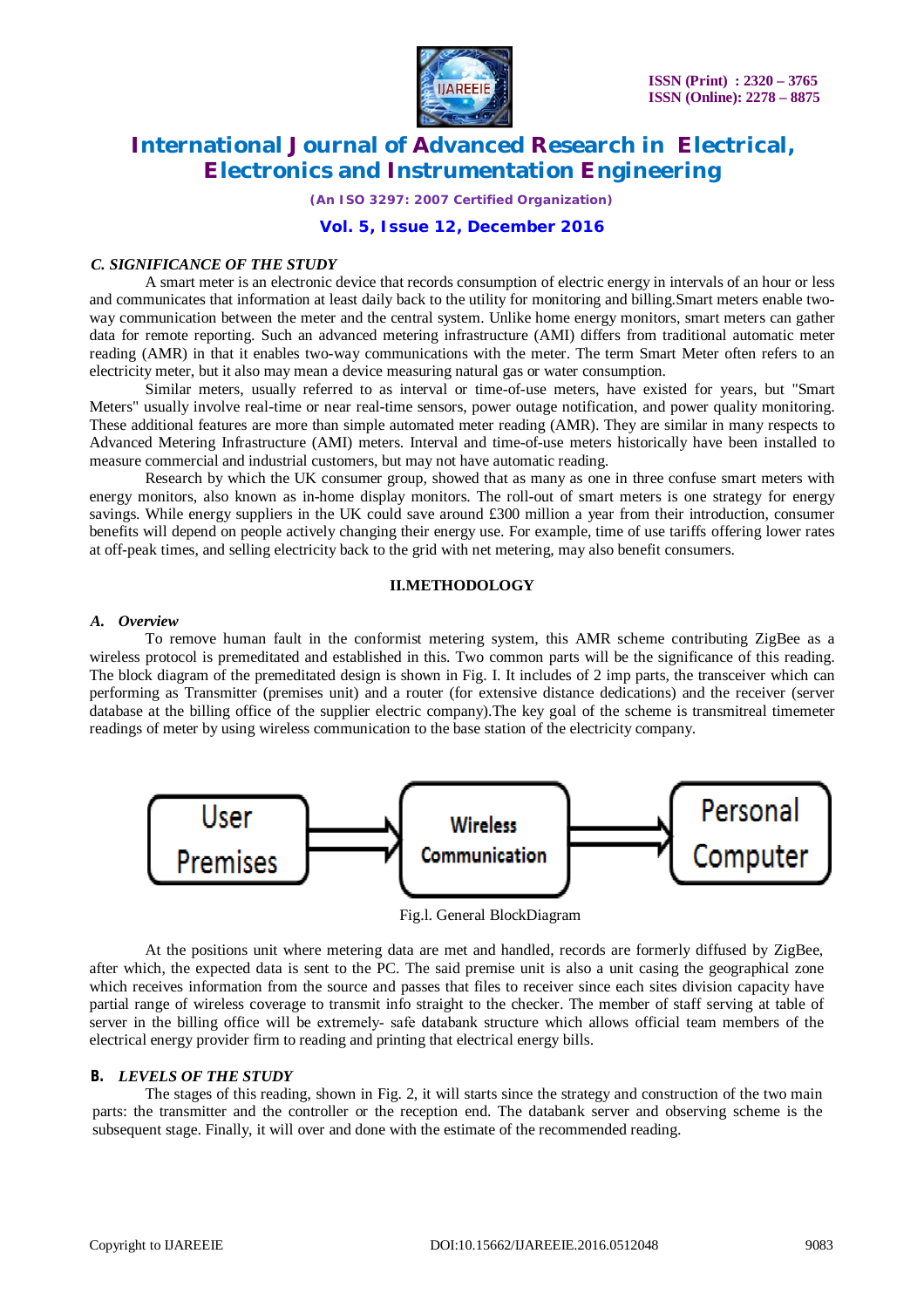

*(An ISO 3297: 2007 Certified Organization)*

### **Vol. 5, Issue 12, December 2016**

### **Phase 1: Design and Creation of the Transmitter/Router**



Fig 2. Transmitter Block Diagram

A block diagram of the transmitter is shown in Fig. 2. Its required function is to send the files that actuality measured to the receiver end. Mostly, it also includes Metering Device, Controller Unit that controls the communication from Tx end to Rx and ZigBee section that helps as the transferring chip&. When data transmitted through wireless communication over lengthy distances, it is essential to consume some apparatus at determined distances from the source for the moment reception& retransmission of information to the selected receiver. In that method, the said transmitter can also doing as a router, so at the time of execution of the scheme, each locations division can be designed to act both as a sender (when transmitting its data) and a router (for temporarily reception/retransmission of documents upcoming from other adjacent locations divisions) at dissimilar times.

**a) Metering device/sensor**



Fig.3. Connection Interface between Metering Device

Smart meters go a step further than simple AMR (automatic meter reading). They offer additional functionality including a real-time or near real-time reads, power outage notification, and power quality monitoring. They allow price setting agencies to introduce different prices for consumption based on the time of day and the season.

Another type of smart meter uses nonintrusive load monitoring to automatically determine the number and type of appliances in a residence, how much energy each uses and when. This meter is used by electric utilities to do surveys of energy use. It eliminates the need to put timers on all of the appliances in a house to determine how much energy each uses.In this study, sub meters will be used. The first sub meter will be located at a place which is less than the maximum range. The second sub-meter will be located somewhere at the middle of the maximum range that could test the part where the said transmitter can act as a router. The third sub-meter will be located at exactly the maximum range of Zig8ee module transmission.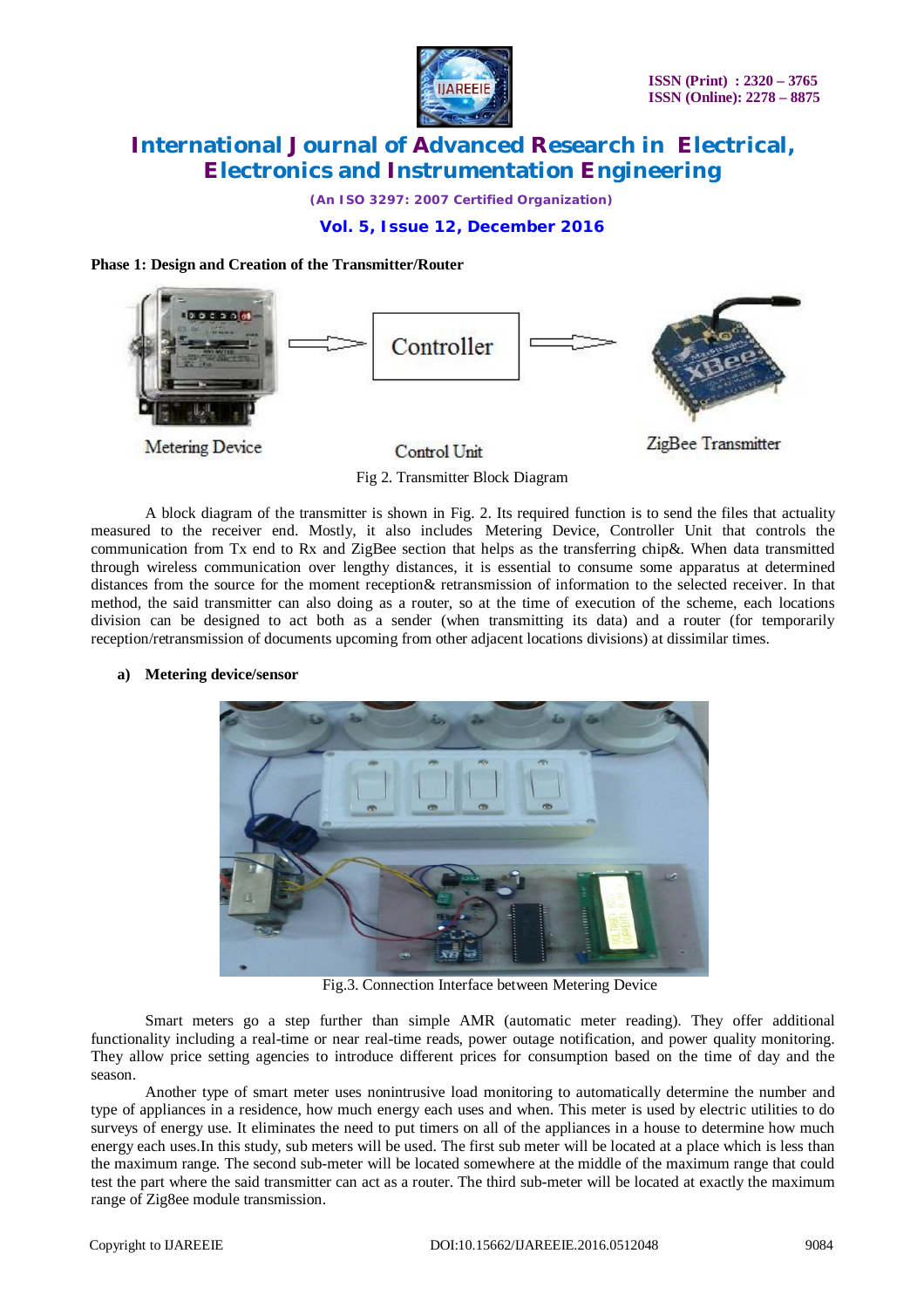

*(An ISO 3297: 2007 Certified Organization)*

### **Vol. 5, Issue 12, December 2016**

### *b) ZIGBEE MODULE*

ZigBee Module is a low-cost, low-power, wireless mesh networking standard. The low cost allows the technology to be widely deployed in wireless control and monitoring applications, the low power-usage allows longer life with smaller batteries, and the mesh networking provides high reliability and larger range. Temco has developed a embedded antenna of wireless data communication module, which adopts standard ZigBee wireless technology. This module is in line with the Industry Standard applications of wireless data communication module.

This module can achieve transparent data transmission between many devices, and it can form a MESH network. This device has the characteristics of small volume, ultra-low power consumption and low-cost. It can be either as an independent data transmission termination or be easily embedded into a variety of products to form a shortrange wireless data transmission solution.

### **Phase 2: Design and Creation of Receiver**

### **a) Receiver ZigBee**

For the receiving end, a ZigBee module identical with the ones on the transmitting unit is used to ensure compatibility of the two modules. This allows the periodically-transmitted meter reading to be received and send a command from the receiving end to the transmitting end whenever the user prompted it to send a reading at any given time.

### **b) Raspberry Pi**

The Raspberry Pi 2 delivers 6 times the processing capacity of previous models. This second generation Raspberry Pi has an upgraded Broadcom BCM2836 processor, which is a powerful ARM Cortex-A7 based quad-core processor that runs at 900MHz. The board also features an increase in memory capacity to 1Gbyte.

The Raspberry Pi is a credit-card sized computer that can be connected to electronic devices. [8]. its main function is to control the communication between the transmitter and the receiver. Also, it controls communication between the transmitter and the other router whenever the ZigBee module cannot transmit wirelessly over the distance. The program on the Raspberry Pi reads the energy consumption, transmitting time and the processed output in digital form are sent to the personal computer through ZigBee transmission. Another feature of Raspberry Pi is that it has its own Random Access Memory (RAM) where data could be stored. It uses Python as its programming language which emphasizes code readability, and its syntax allows programmers to express concepts in fewer lines of code than would be possible in languages such as C.

### **III. CONCEPTUAL FRAMEWORK**

An automated meter reading system was used to measure the voltage outputted by an electric outlet for accurate recording of real-time consumption of electricity. The AMR utilizes RS232, which uses few wires by means of serial transmission method, to transfer the data collected to the Raspberry Pi, that is why a crossover must be executed to make the data format collected from the AMR transferrable to and readable by the Raspberry Pi and also to facilitate bidirectional communication between the two. The transmitter (L), receiver (Rx), and ground wires of RS232 were connected to DB9 to establish communication between the two devices. Since the RS232 to DB9 connection makes use of the serial transmission method, a serial to USB converter was used to make the connection fit to the USB hub of the Raspberry Pi. To make the data wirelessly transferrable, a ZigBee was attached to the Raspberry Pi. Raspberry Pi alone does not have the capability to transmit and receive data, so a Raspberry Pi used to interface the Raspberry Pi and ZigBee, since the ZigBee module has bot transmitter and receiver capabilities. The collected data will then be transmitted to another Raspberry Pi for the uploading of the collected data to the online database where consumers can access and monitor their voltage usage based on real-time consumption. The meter will start reading the voltage consumption of the user. The data read will be directed to the Raspberry Pi's SO memory card. The coordinator will send then send a query. If the end devices receive the query, it will respond and will be prompted to send information the ZigBee module. Otherwise, the reading of the metric data will repeat. Once the end device has responded to the coordinator query, data willbe forwarded to the ZigBee module then to the coordinator.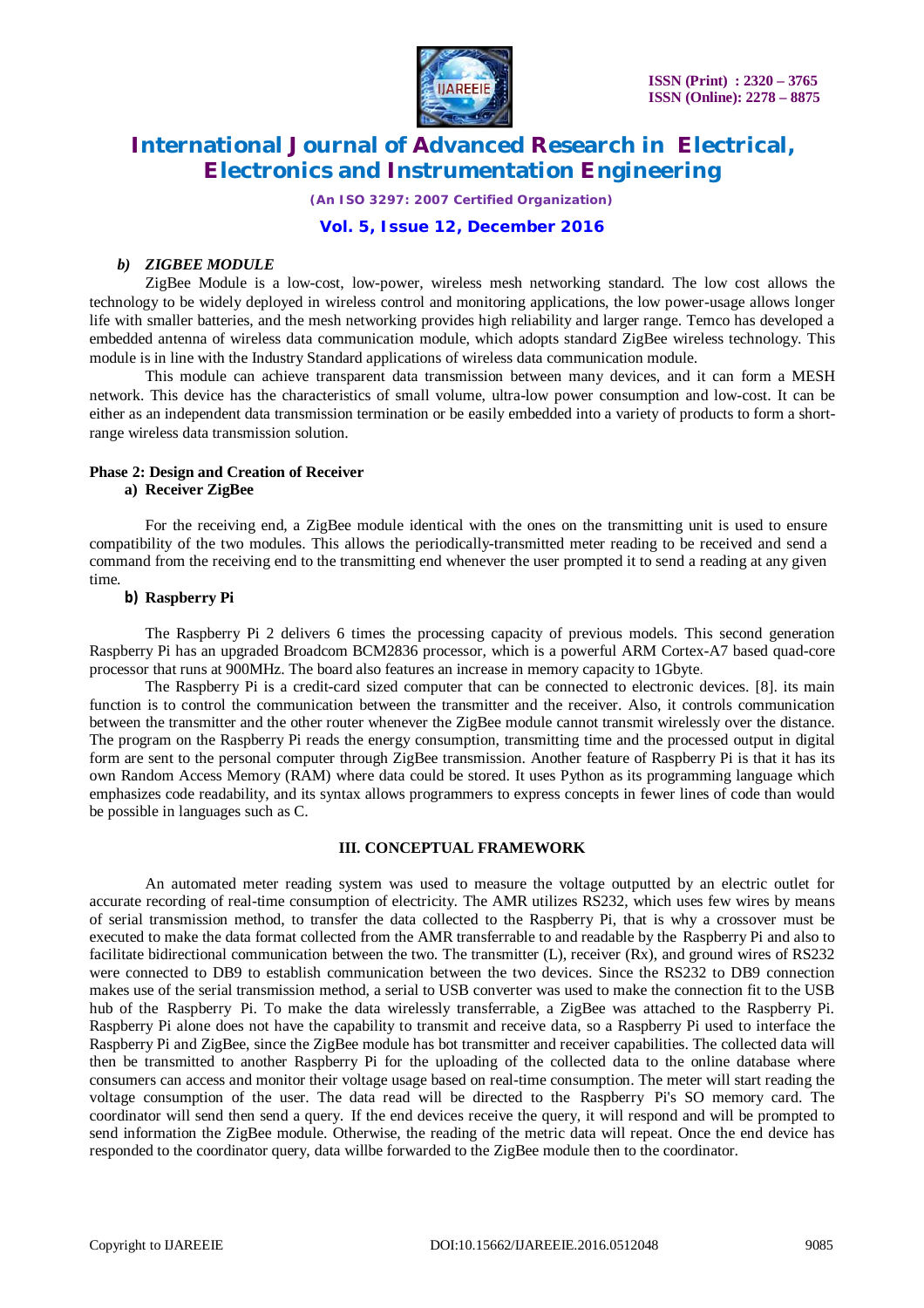

*(An ISO 3297: 2007 Certified Organization)*





Fig.4 Personal Computer Screen of Digital Meter

### **IV. RESULTS**

Three loads-a charging laptop rated at 76Wh, a charging cellular phone rated at 4Wh, and a lamp rated at 9Wh-were connected to the meter. Twelve (12) trials, each lasting for five(5) Minutes, were carried out to complete an hour of consumption. Theoretical readings were obtained by adding the previous reading to the product of 89Wh and the fraction of hour the trial lasted.

| <b>Digital Meter</b>                        |        |       |
|---------------------------------------------|--------|-------|
| <b>Tools</b><br>Calls<br>Help               |        |       |
| 7. -                                        |        |       |
|                                             |        |       |
| Voltage                                     | 110    |       |
| Current                                     | 9833.1 | $m+2$ |
| Wattage                                     | 99999  | 27.77 |
| MeterReading                                | 18239  | E     |
| onnected to ttyUSB1: 9600, 8, None, 1, None |        |       |

Fig.5Personal Computer Screen output

### **V. CONCLUSION AND RECOMMENDATIONS**

The AMR system, which consist ZigBee module in a Raspberry Pi,been cleary implemented. The Raspberry Pi-to-Arduino Shields connection bridge interfaced the ZigBee module to the Raspberry Pi. The use of the ZigBee module used to the wireless transmission of the meter data possible. The transmitted data were received by the coordinator Zig8ee and were converted into CSV file through Python. The CSV file was utilized so data, specifically the voltage consumption, can be accessed by consumers.